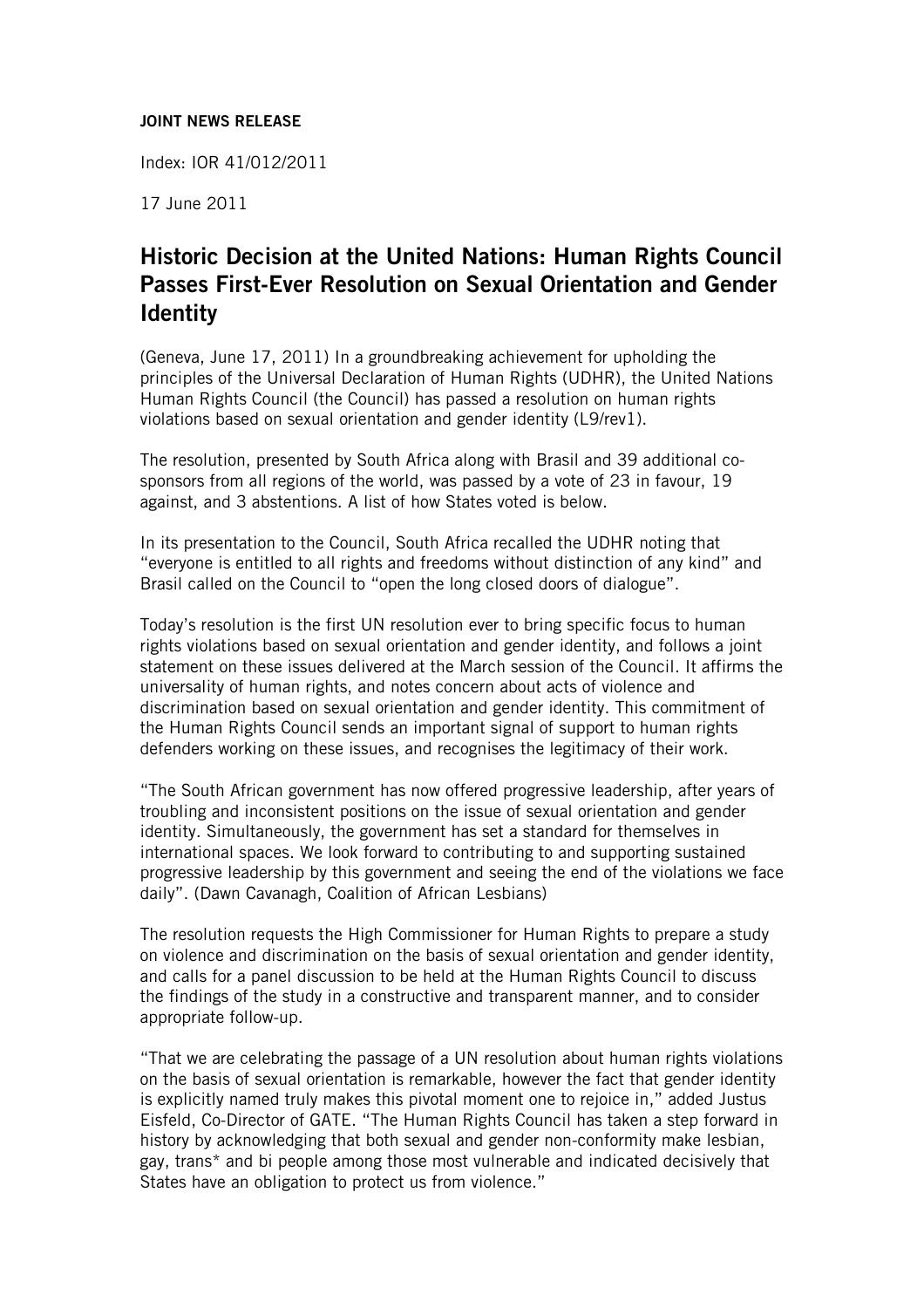"As treaty bodies, UN special procedures, and national courts have repeatedly recognised, international human rights law prohibits discrimination on the grounds of sexual orientation and gender identity." (Alli Jernow, International Commission of Jurists)

The resolution is consistent with other regional and national jurisprudence, and just this week, the 2011 United Nations Political Declaration on HIV and AIDS recognised the need to address the human rights of men who have sex with men, and the Organization of American States adopted by consensus a resolution condemning violence and discrimination on the basis of sexual orientation and gender identity.

Earlier in this 17th session of the Human Rights Council, the UN Special Rapporteur on violence against women, its causes and consequences, Rashida Manjoo, reported to the Council that: "[C]ontributory factors for risk of violence include individual aspects of women's bodily attributes such as race, skin colour, intellectual and physical abilities, age, language skills and fluency, ethnic identity and sexual orientation."

The report also detailed a number of violations committed against lesbian, bisexual and trans women, including cases of rape, attacks and murders. It is therefore regrettable that a reference to "women who face sexuality-related violence" was removed from the final version of another resolution focused on the elimination of violence against women during the same session.

"Despite this inconsistency, we trust the UN resolution on sexual orientation and gender identity will facilitate the integration of the full range of sexual rights throughout the work of the UN." (Meghan Doherty, Sexual Rights Initiative)

A powerful civil society statement was delivered at the end of the session, welcoming the resolution and affirming civil society's commitment to continuing to engage with the United Nations with a view to ensuring that all persons are treated as free and equal in dignity and rights, including on the grounds of sexual orientation and gender identity.

"Now, our work is just beginning", said Kim Vance of ARC International. "We look forward to the High Commissioner's report and the plenary panel next March, as well as to further dialogue with, and support from, those States which did not yet feel able to support the resolution, but which share the concern of the international community at these systemic human rights abuses."

ARC International Amnesty International CAL – Coalition of African Lesbians COC Nederland **Council for Global Equality** GATE - Global Action for Trans\* Equality Heartland Alliance for Human Needs & Human Rights Human Rights Watch IDAHO - International Day Against Homophobia and Transphobia IGLHRC - International Gay and Lesbian Human Rights Commission ILGA- the International Lesbian, Gay, Bisexual, Trans and Intersex Association